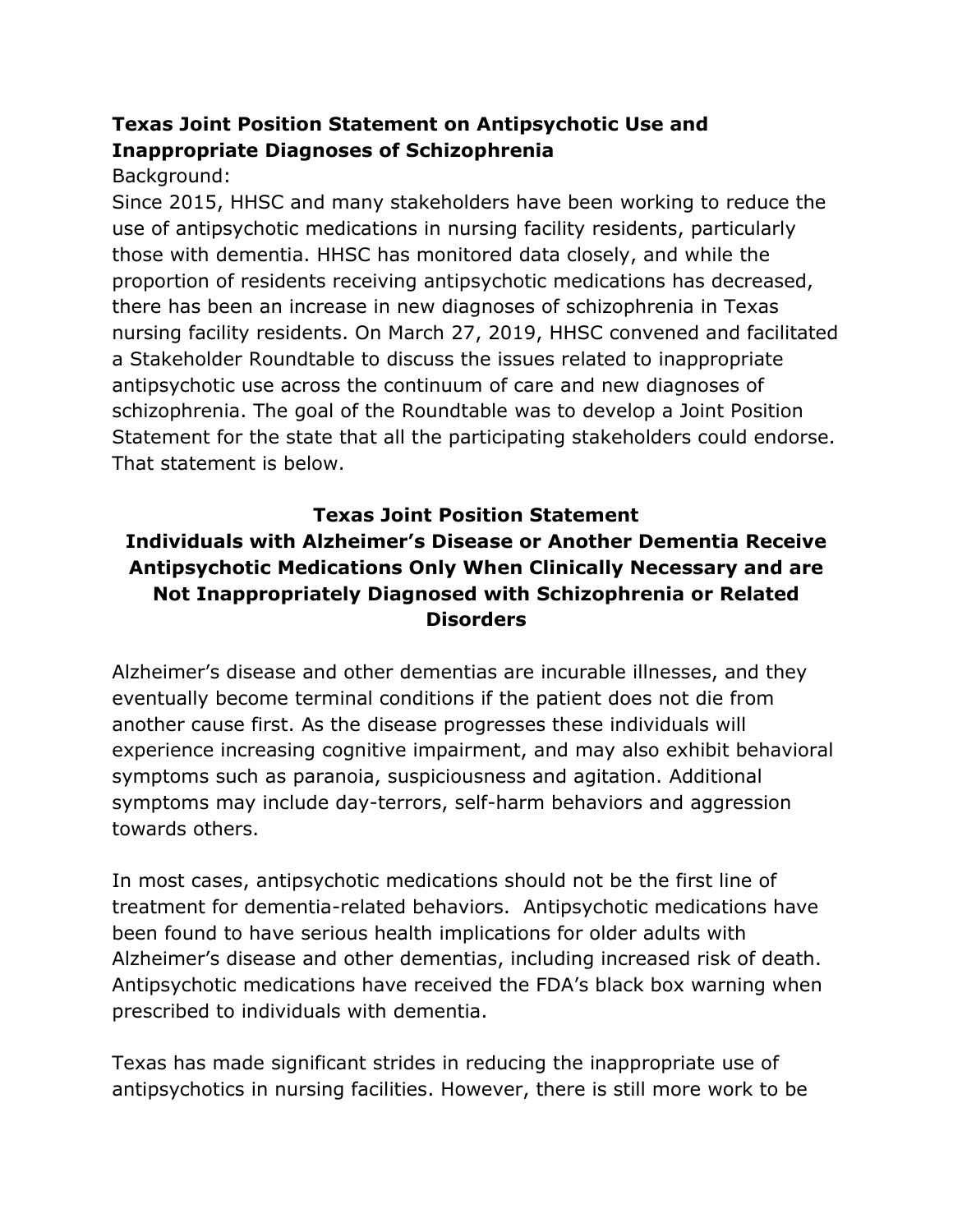done across the continuum of care. While the data are not as extensive, there are indications that the inappropriate use of antipsychotics is a concern across the continuum of care, including acute care and home and community based settings.

In addition, as the use of antipsychotic medication decreased in nursing facilities, data revealed an increase in new diagnoses of schizophrenia and related disorders in nursing facility residents and in particular, residents with pre-existing diagnoses of dementia.

Our vision for the care of Texans with Alzheimer's disease and other dementias includes:

- Ensuring individuals are properly diagnosed early in the disease process.
	- o Early diagnosis, while not currently changing the course of the disease, can inform the process of person-centered care planning and provision of care, including the use of non-pharmacological alternatives for managing behaviors; and
	- o Encouraging advance care planning while the individual is able to participate in the process.
- Implementing evidence-based, person-centered practices for individuals that:
	- o Follow the individual across the continuum of care, and
	- o Improve engagement with families, caregivers and providers.
- Improving the quality of care and quality of life for individuals with Alzheimer's disease and other dementias across the continuum of care.
- Identifying the issues related to the inappropriate use of antipsychotic medications and working with stakeholders to develop solutions to reduce their use.
- Ensuring individuals with Alzheimer's disease or other forms of dementia do not receive antipsychotic medications unless clinically indicated.
- Ensuring individuals with Alzheimer's disease or another form of dementia are not diagnosed with schizophrenia (or another mental health disorder) solely to justify the use of an antipsychotic medication. Diagnosis and treatment of mental health disorders requires thorough assessment and documentation of symptoms and response to interventions.

Developing a well-trained, well-informed dementia-competent workforce across the continuum of care, including informal caregivers such as family